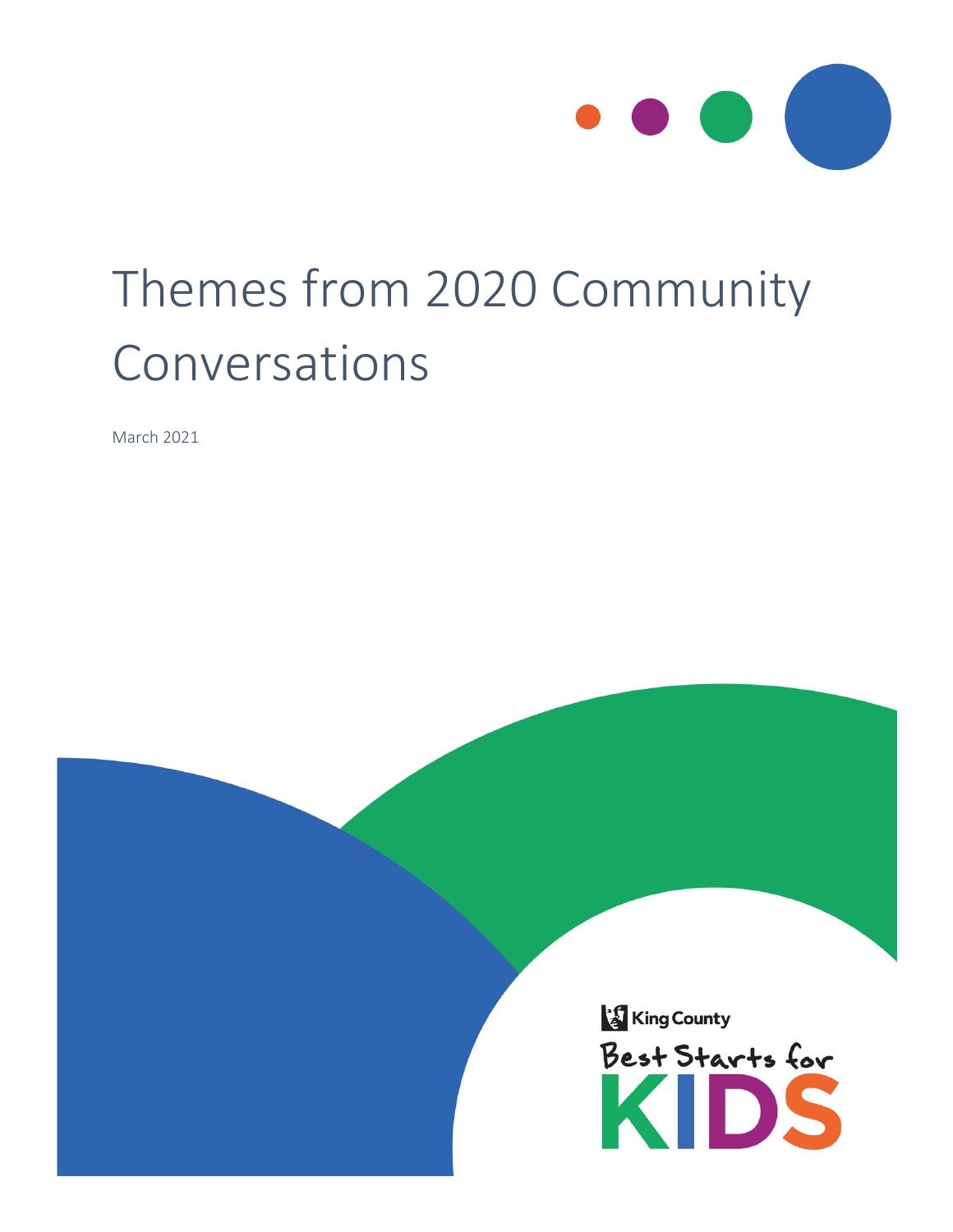

\*\*Please e-mail bsk.data@kingcounty.gov if you have any questions about the data.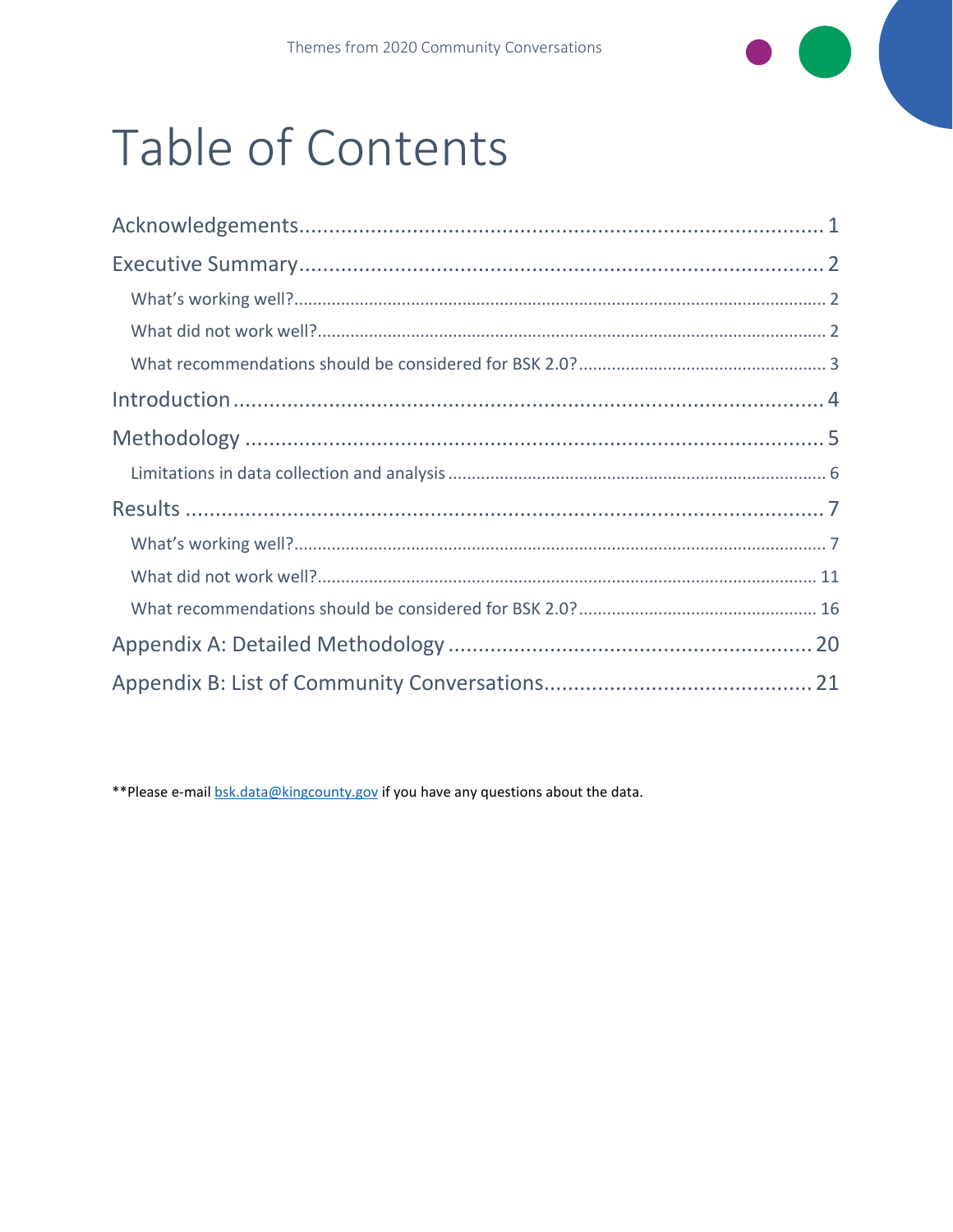

## <span id="page-2-0"></span>Acknowledgements

#### **Community partners**

Auburn Family Providers City of Burien Community Network Council Eastside Pathways Federal Way Black Collective Greater Maple Valley Community Center Issaquah Nourishing Network LGBTQ Allyship North Urban Human Services Alliance Snoqualmie Valley Community Network Southwest Youth and Family Services Trauma-Informed and Restorative Practices Village Vashon Youth and Family Services Youth Development Executives of King County All who participated and shared their perspectives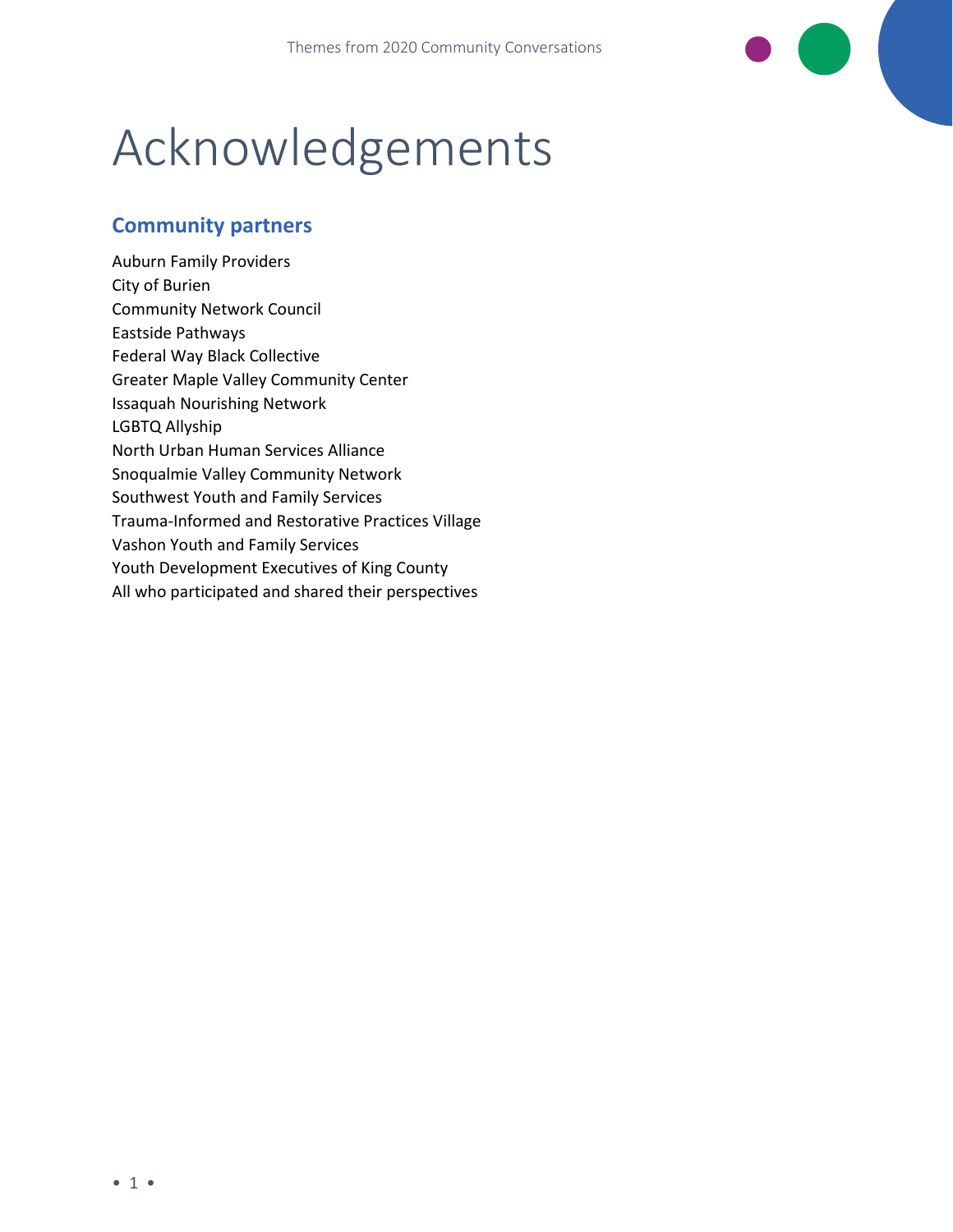## <span id="page-3-0"></span>Executive Summary

King County voters approved the Best Starts for Kids (BSK) initiative in 2015, investing approximately \$400 million in strengthening families and communities. BSK strives to see babies born healthy, kids thrive, and young people grow up to be happy, healthy, successful adults.

Since the original six-year initiative will be up for renewal at the end of 2021, BSK staff wanted to learn what worked well, what was challenging, and what improvements should be considered if the initiative is renewed by King County voters. Over the course of October and November 2020, BSK staff and community partners co-hosted a series of thirteen community conversations across a broad range of geographic and cultural communities in King County.

## <span id="page-3-1"></span>What's working well?

Overall, respondents felt that Best Starts for Kids was successful. They viewed it as an impactful initiative that led with equity, was thoughtfully and inclusively planned, and supported funded organizations and communities in reaching their goals.

- **Clear impact on children and families:** Community members identified BSK as a highimpact, community-centered initiative that led with equity to create meaningful impacts on children, youth and families.
- **Excellent technical assistance and capacity building support:** Participants also appreciated receiving excellent capacity building and technical assistance through BSK, including support during the application process, feedback from County staff, and support as they implemented and reported on programming. Working with culturally relevant staff was highlighted.
- **Smooth planning and implementation:** Participants felt that the implementation of BSK was intentional, community-driven, and appropriately focused on upstream approaches.
- **Flexibility and adaptability of funding:** Offering multi-year funding and the ability to pivot to evolving needs, especially during the COVID-19 pandemic, were deeply appreciated.
- **Clear focus on racial equity and support for communities of color:** As one participant put it, BSK made "*clear and intentional efforts to support communities of color.*"

## <span id="page-3-2"></span>What could be improved?

As expected, in addition to the overall successes of Best Starts, participants identified challenges as well. Some were specific to BSK, while some broader challenges did not derive from BSK, yet impacted their experiences.

• **Limited awareness of BSK:** Many community members felt there was limited awareness of BSK among the general public.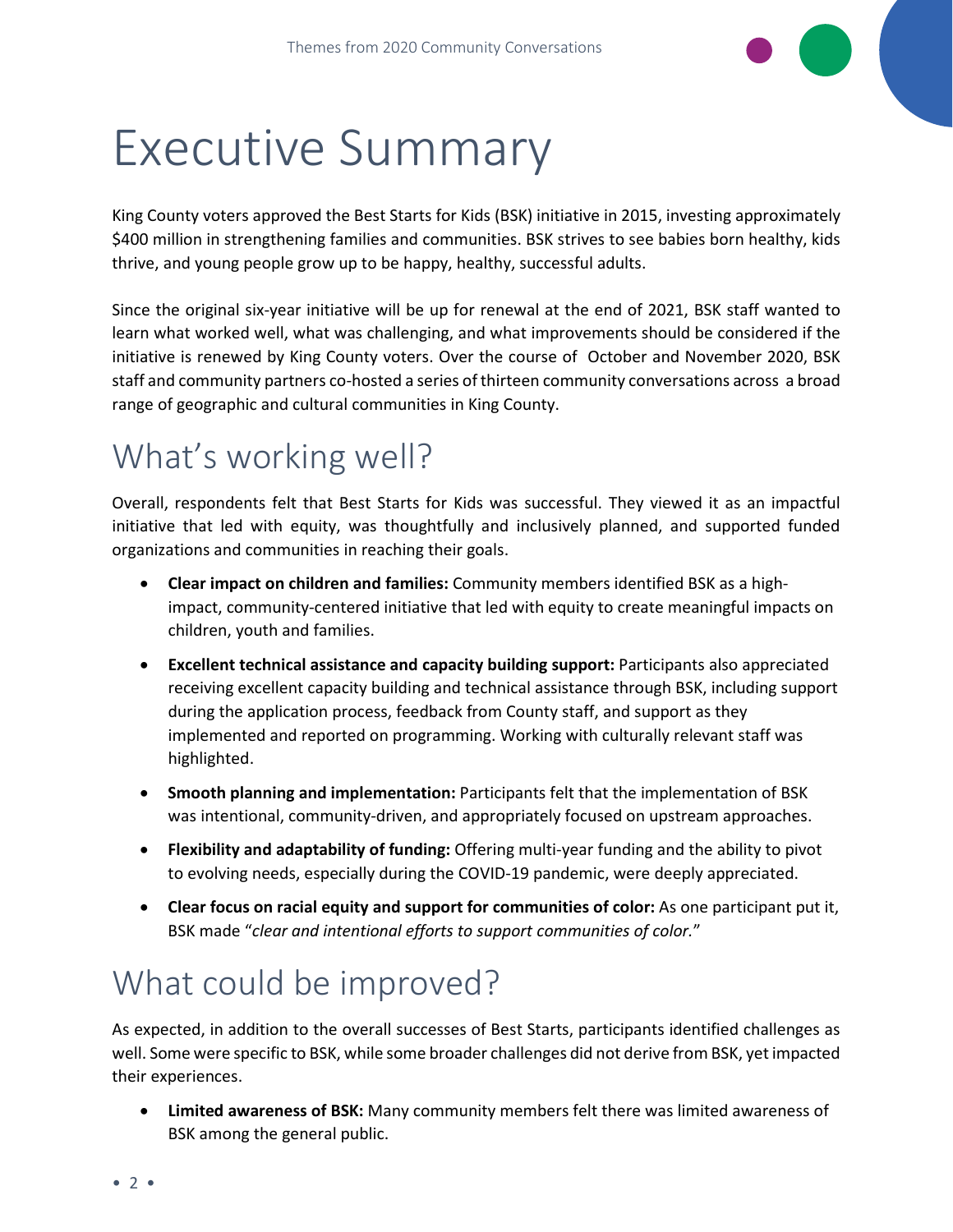- **Lack of relevance, consistency, and coordination in reporting:** Performance measures were not always relevant, and reporting requirements were often described as cumbersome.
- **Difficulties in working with partners (i.e. schools):** Participants reported challenges in navigating relationships with partners, especially schools and school districts.
- **Difficulties in adapting programs during COVID-19:** Several participants reported that they struggled to shift programs online during the pandemic.
- **Administrative challenges:** Partners felt that some administrative processes could have been more coordinated, ranging from scheduling meetings to the Request for Proposals (RFP) funding process.
- **Organizational staffing challenges:** Partners sometimes had trouble recruiting and retaining staff for their Best Starts-funded programs, and worried about the wellbeing and workloads of their staff, a concern that only increased during the pandemic.
- **Barriers to accessing services:** Participants reported issues such as transportation, language access, and stigma as limiting their ability to serve community members.
- **Funding challenges for long-term systems change:** In general, there was a desire for more funding to deepen the existing work and expand to longer-term goals.

#### <span id="page-4-0"></span>**WHAT RECOMMENDATIONS SHOULD BE CONSIDERED FOR BSK 2.0?**

- **Provide continuity for impactful programs:** Participants felt it was imperative to maintain and expand Best Starts for Kids' funding for existing work.
- **Provide ongoing flexible funding:** The pandemic highlighted the need for organizations to pivot, and be able to channel funding to unmet community needs, including the social and emotional needs of families and basic resources.
- **Consider expanding "Sustain the Gain" and adding more mental and behavioral health:** In addition to continuing existing work, these areas were noted as needing further investment.
- **Continue to expand funding to reach all areas of King County:** Participants, especially in North and East King County, urged continued investment across all geographic areas.
- **Focus on deepening partnerships:** Participants requested further support in working with school districts and additional networking opportunities to help build a strong, warm system of culturally appropriate and available referrals.
- **Improve external communications:** Increase awareness of BSK among the general public as well as specific stakeholders such as schools and elected officials.
- **Continue providing capacity building and working to streamline reporting and other administrative tasks:** Participants saw a continued need for streamlined administrative and evaluation processes, and capacity building supports to help organizations meet these requirements as well as build future growth and sustainability.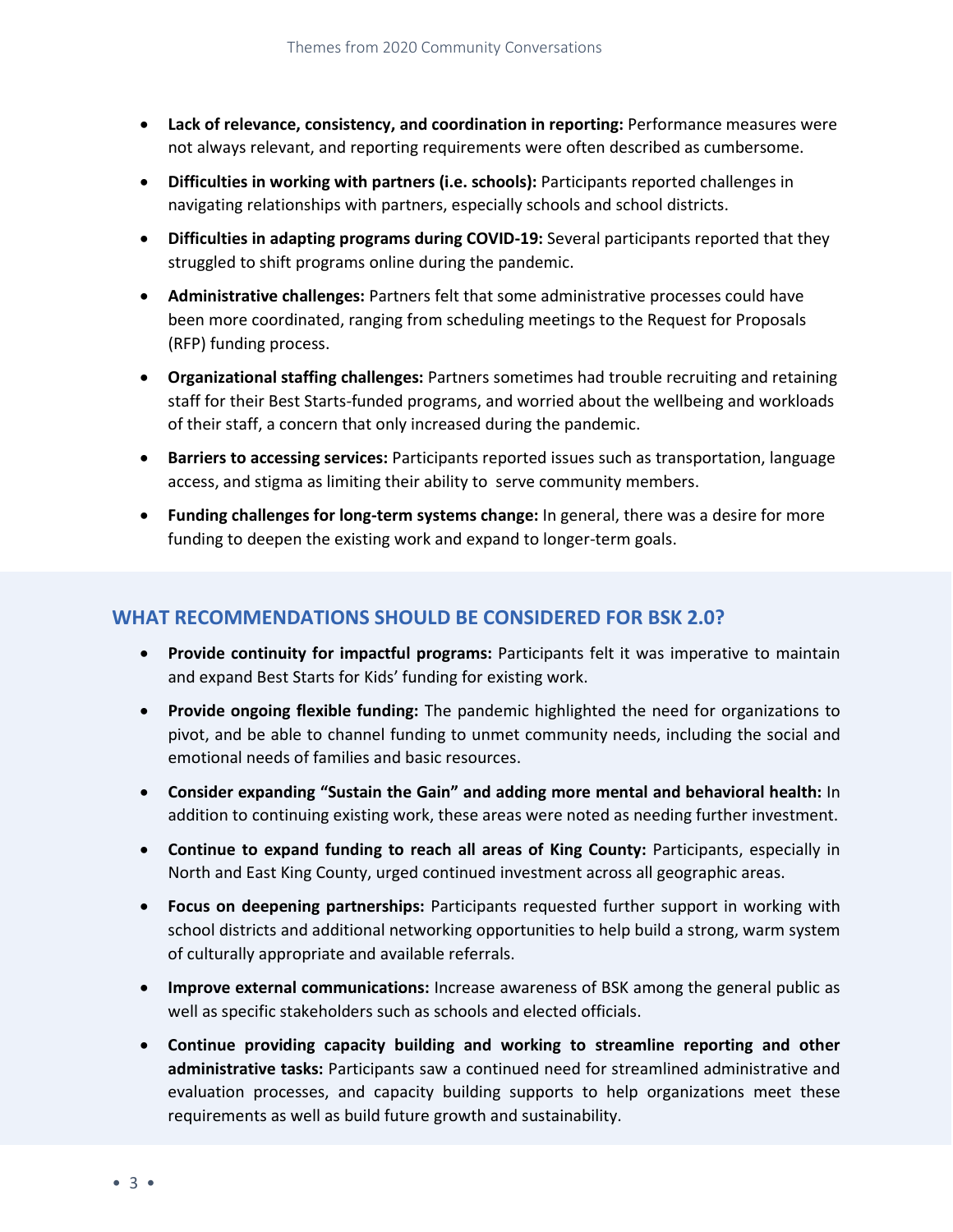

## <span id="page-5-0"></span>Introduction

Best Starts for Kids strengthens families and communities, so that babies are born healthy, children thrive and establish a strong foundation for life, and young people grow into happy, healthy adults. Best Starts focuses on promoting opportunities for kids to grow up healthy and happy, decreasing factors that prevent kids from establishing a strong foundation in life, and intervening early when kids and families need more support.

King County voters approved this innovative initiative in 2015 to provide approximately \$400 million over 6 years in essential services and support for families and communities. When Best Starts for Kids was initially approved, King County held a series of community conversations to inform the implementation of the initiative. Resulting investments range from established programs that are delivering impact today to pilot projects that are laying the groundwork for future success. So far, Best Starts for Kids has served more than 500,000 children, youth, and families across King County. By listening to community needs and investing in community strengths, Best Starts is helping transform King County into a place where everyone can thrive.

The original six-year initiative will expire at the end of 2021, and staff are now beginning to plan how the initiative will move forward if voters choose to renew it, or how to end programming if it is not renewed. Similar to the first levy, staff are engaging and listening to community members and integrating their input on how we can refine, improve and strengthen our current work. A series of thirteen community conversations were held over Zoom in October and November of 2020, cohosted by community partners representing different geographic and cultural communities across King County. A full list of events can be found [here](https://beststartsblog.com/2020/10/06/best-starts-for-kids-community-conversations/) and in Appendix B. This analysis synthesizes the feedback received through these community conversations.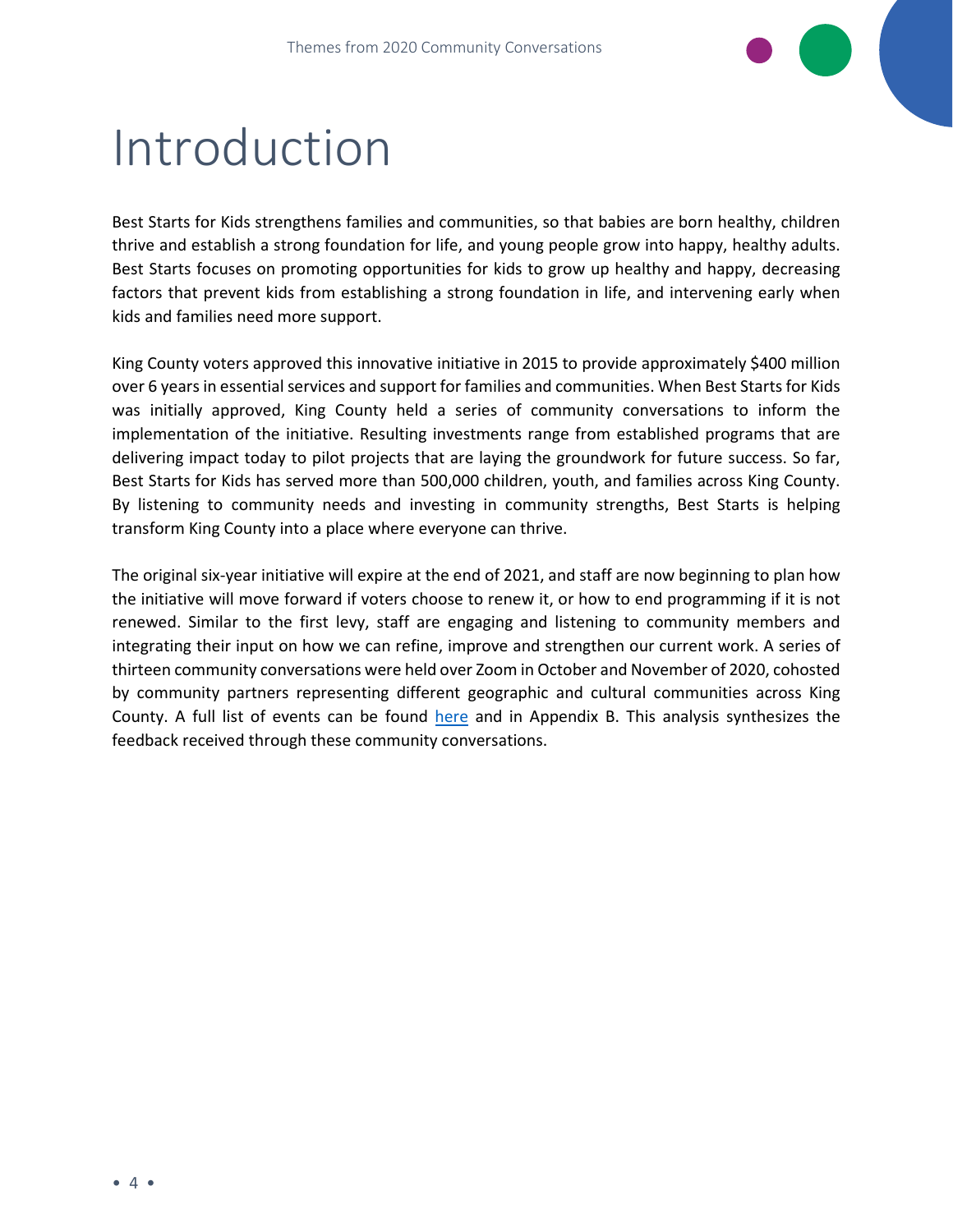

<span id="page-6-0"></span>There were 13 community conversations which were organized in a virtual format during October and November 2020. King County partnered with community partners across all regions of King County and structured the conversations to provide a brief update on BSK and discuss what worked well and what requires further improvement moving forward. The groups varied in size and included representatives from grantee organizations in some cases and community members who had never heard about BSK in other instances. As a result, the level of awareness regarding BSK's activities varied significantly across groups — for example, certain strategy areas, such as Trauma Informed and Restorative Practices, recruited participants from grantees' organizations, and thus had a lot of prior knowledge about BSK in comparison to other community conversations that comprised external community participants.

#### **Community-Based Organizations**

| <b>Greater Maple Valley</b><br><b>Community Center</b>        | North Urban Human<br>Services Alliance                                                      | Federal Way<br><b>Black Collective</b>                       |
|---------------------------------------------------------------|---------------------------------------------------------------------------------------------|--------------------------------------------------------------|
| Eastside Pathways<br>Vashon Youth &<br><b>Family Services</b> | <b>Empower Youth</b><br>Network (formerly<br>Snoqualmie Valley<br><b>Community Network)</b> | Southwest Youth<br>and Family Services<br>and City of Burien |
| <b>Auburn Family</b><br>Providers                             | Issaquah Nourishing<br>Network                                                              | <b>Community Network</b><br>Council, Kent                    |
|                                                               |                                                                                             |                                                              |
| <b>Stakeholder Groups</b>                                     |                                                                                             |                                                              |

Youth Development Executives **LGBTQ Allyship** of King County (YDEKC) Trauma Informed Restorative Best Starts for Kids Summit **Practices Village** Listening Sessions (2)

Each community conversation started with a brief presentation on BSK before delving into a discussion of successes, challenges, and proposed modifications. After the presentations, participants were assigned to Zoom break-out rooms to discuss each of the questions for 15 minutes. Each group had a notetaker who primarily observed the conversation and took detailed notes, facilitating the conversation only as necessary. Some groups, particularly where community members had not heard very much about BSK, required more facilitation than others. After each breakout session, the group met in full and the notetakers reported back to the larger gathering to discuss overall themes from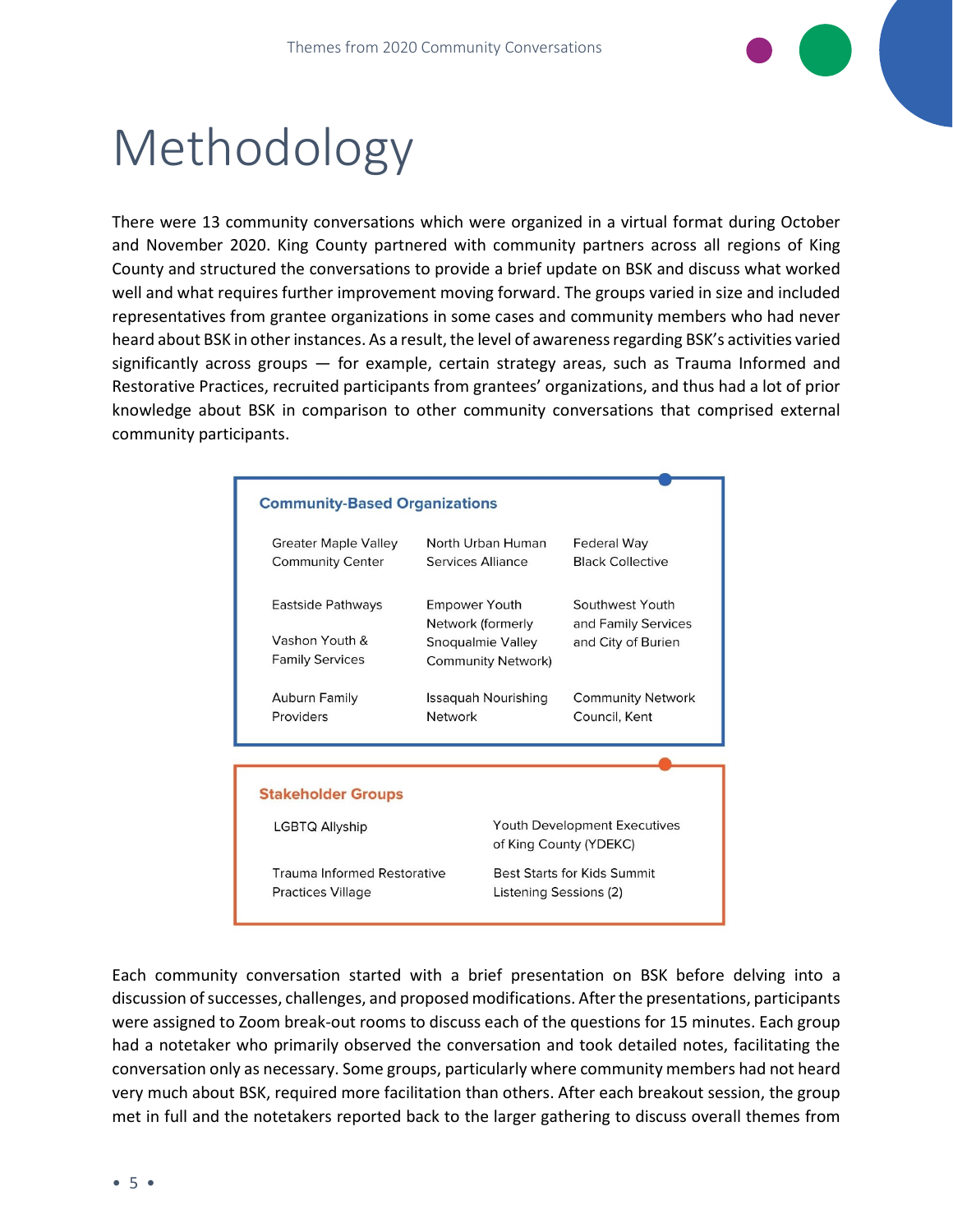the conversation. Prior to each community conversation, note takers, comprising primarily BSK staff, were invited to attend training sessions in order to understand the notetaking template, understand the format of the conversations, and address any questions prior to data collection.

### <span id="page-7-0"></span>Limitations in data collection and analysis

Many of the community conversations involved community members who did not have knowledge of BSK programs. They were unsure which programs were funded by BSK and were unable to participate meaningfully in the conversation. This may have meant that certain voices were more dominant in the community conversations compared to others and may have skewed the analysis. However, the lack of broader awareness of BSK programs was an important finding in itself, which also correlated with other themes such as participants' desires to improve external communication around BSK.

Additionally, while most note takers did a commendable job of attributing quotes to individual speakers, this was not a standard practice across all transcripts, which made it more difficult to determine whether one person made a comment multiple times or whether a new perspective was being provided by a different participant. Finally, participants often expressed interesting insights which should have prompted follow-up clarification questions, but this was not regularly practiced by all facilitators. Future community conversations should have both a notetaker and a trained moderator or facilitator, who could focus more on guiding the conversation. Moderating the conversation while taking high-quality notes was not always possible.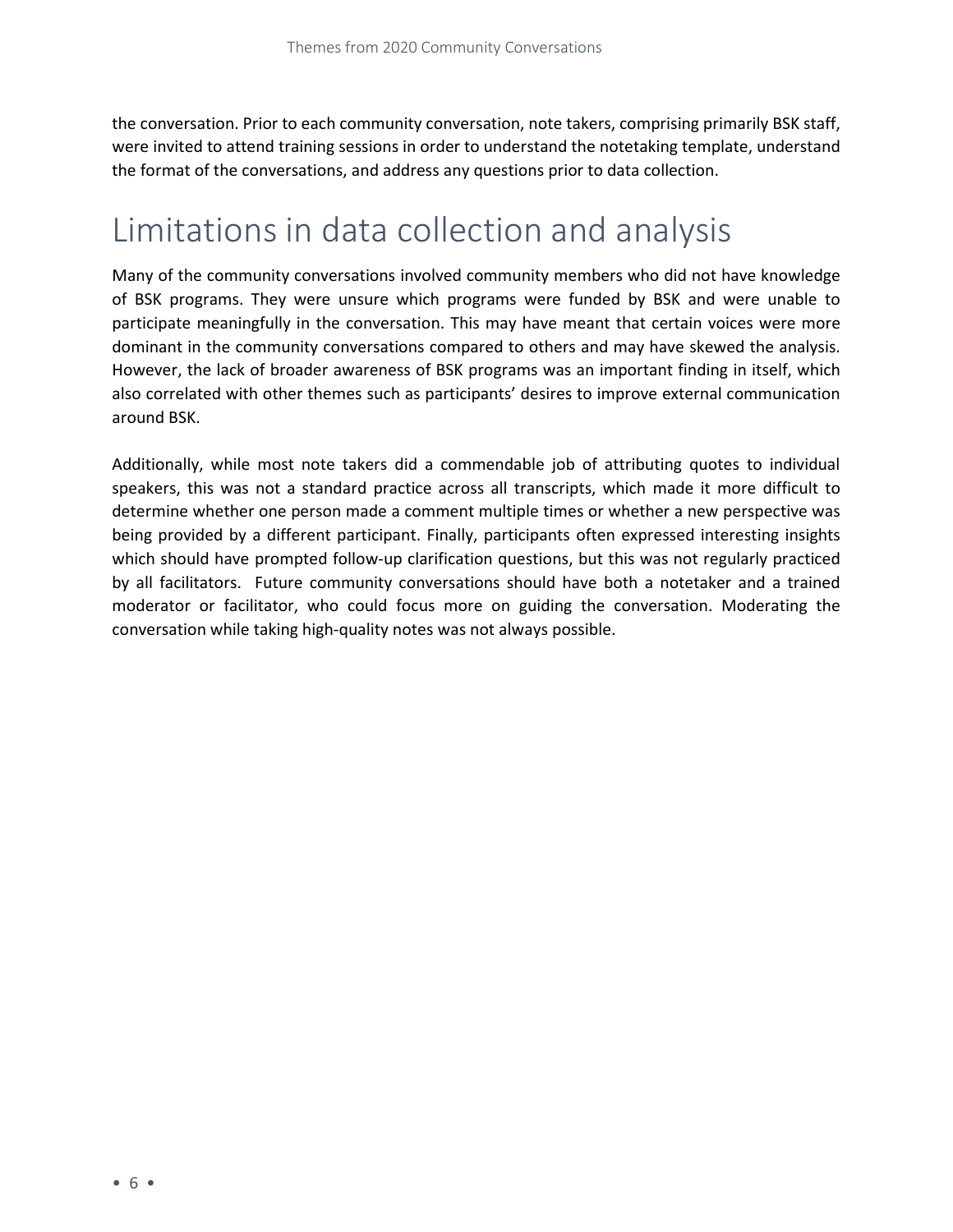

## Results

### <span id="page-8-0"></span>What's working well?

#### **Clear impact on children and families**

Community members across all geographies perceived BSK as a valuable program with a clear impact on children and families. In particular, community members voiced their gratitude for the ability to serve their own communities with the funding that was allotted. There was a consensus that BSK is helpful for the community, offers support for programming, and leads community-driven work with children, youth, and families with equity and intention.

**66** The Communities of Opportunity (COO) grant is changing the whole landscape of how human services in the Valley will work. And, as someone who has been at these conversations for 15 years, that feels simply amazing. We will be able to connect people in a warm way to the providers they need in a timely manner. And I cannot express my gratitude for that.**"**

*— Participant in conversation hosted by Snoqualmie Valley Community Network*

**66** Off campus programs for 11-22 [year-olds] would not have happened without BSK funding.**"**

*— Participant in conversation hosted by Youth Development Executives of King County (YDEKC)*

**66** BSK is great for the kids, [and I'm] very happy with the program...[it is an] invaluable resource, [it is] hard for kids to have community right now [with] everything [being] remote…this service is wonderful…a service that really works for us.**"**

*— Participant in conversation hosted by City of Burien & Southwest Youth and Family Services (SWYFS)*

Some community members also expressed appreciation for the blog and other communication materials that provided a forum to underscore the impact on children and families. One community member from North Urban Human Services Alliance (NUHSA) mentioned that they really liked the tag line "Happy, Healthy, Safe and Thriving," because it "*brings a humanizing factor even if it's hard to measure.*"

Across strategies, community members in the Trauma Informed & Restorative Practices (TIRP) space reported that funding had a powerful impact on different families which *"inspired staff to do even*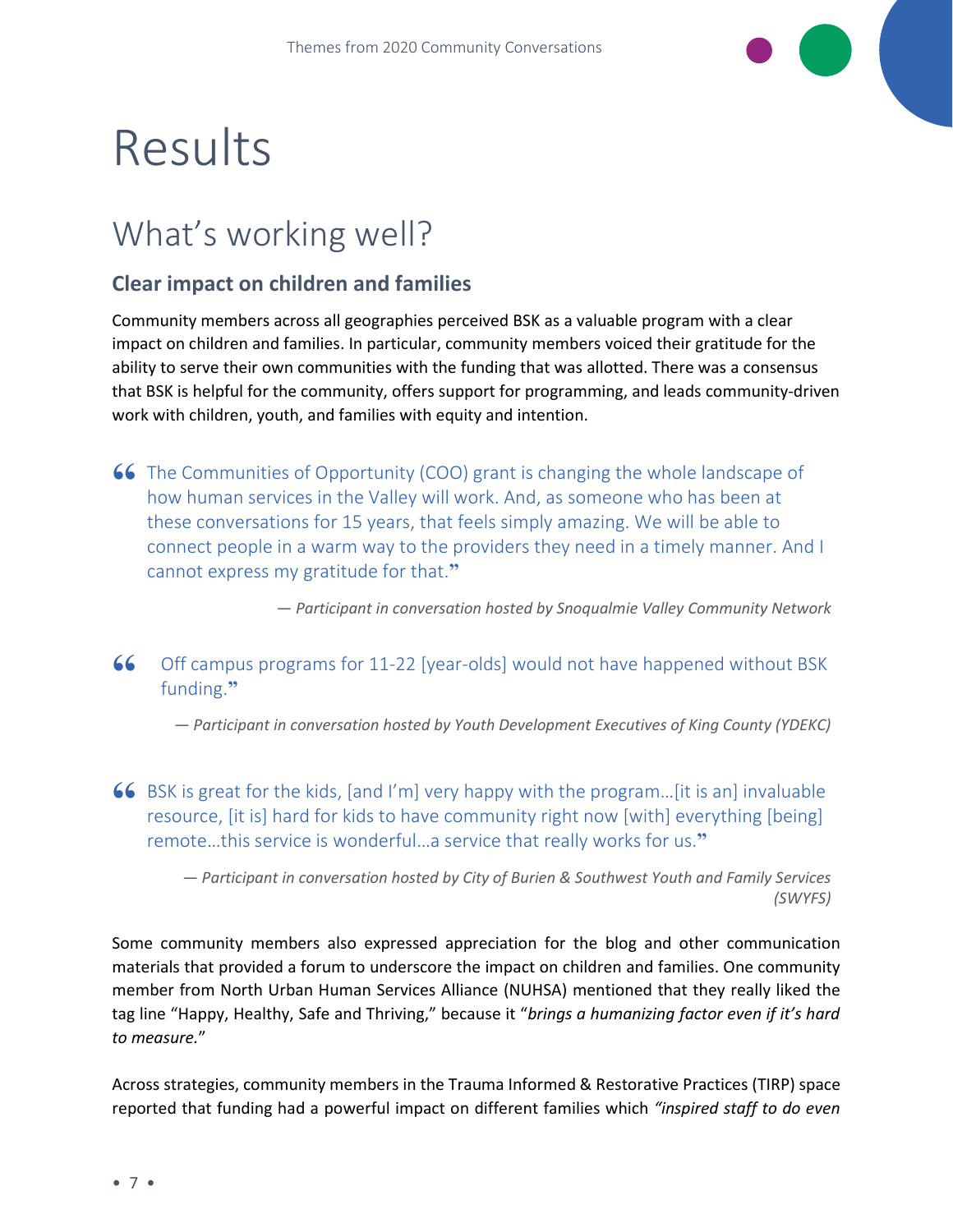*more.*" Some participants reiterated that it's been especially beneficial to extend outreach efforts and demonstrate impact through evaluations:

**66** Has gone well for us. [We have] been receiving funding for almost the entire time, 2.5 years. [We were] able to reach a large community we haven't before, and in a way that's different than licensing and Early Achievers (which is a standardized grading scale for childcare providers). We get to meet them where they are and provide what they need, not tied to licensing, etc. BSK evaluating our services…so that helps with showing the outcomes.**"**

*— Participant in conversation hosted by City of Burien & SWYFS*

#### **Excellent technical assistance and capacity building support**

Overall, most participants reported that technical assistance and capacity building support were excellent and deeply appreciated. Participants expressed appreciation for support in writing grants, providing feedback, developing workplans, building relevant performance measures and indicators, and working with staff who have been "culturally relevant."

Community participants who attended meetings hosted by organizations such as Eastside Pathways and North Urban Human Services Alliance found that data capacity support was invaluable, especially in terms of reducing reporting burden and managing qualitative and quantitative data:

**66** The opportunity to be funded for growing capacity…is amazing. In my 16 years in this field, never before have I received a chunk of money to help prepare and expand a program. Professional development was huge for me personally and the implementation of the program…[it is] hard to think about not having that 6 months of strategic planning and making processes, creating practice profiles, racial theory of change — [we have] never been given resources to spend time and grow that. Those capacity building efforts are huge. The word investment is modeled by BSK compared to other funding sources.**"**

*— Participant in conversation hosted by North Urban Human Services Alliance (NUHSA)*

#### **Smooth planning and implementation**

The planning and implementation process for BSK was very intentional and community-driven. Community members appreciated the "historic" focus on prevention over treatment and the clear focus on upstream, public health approaches: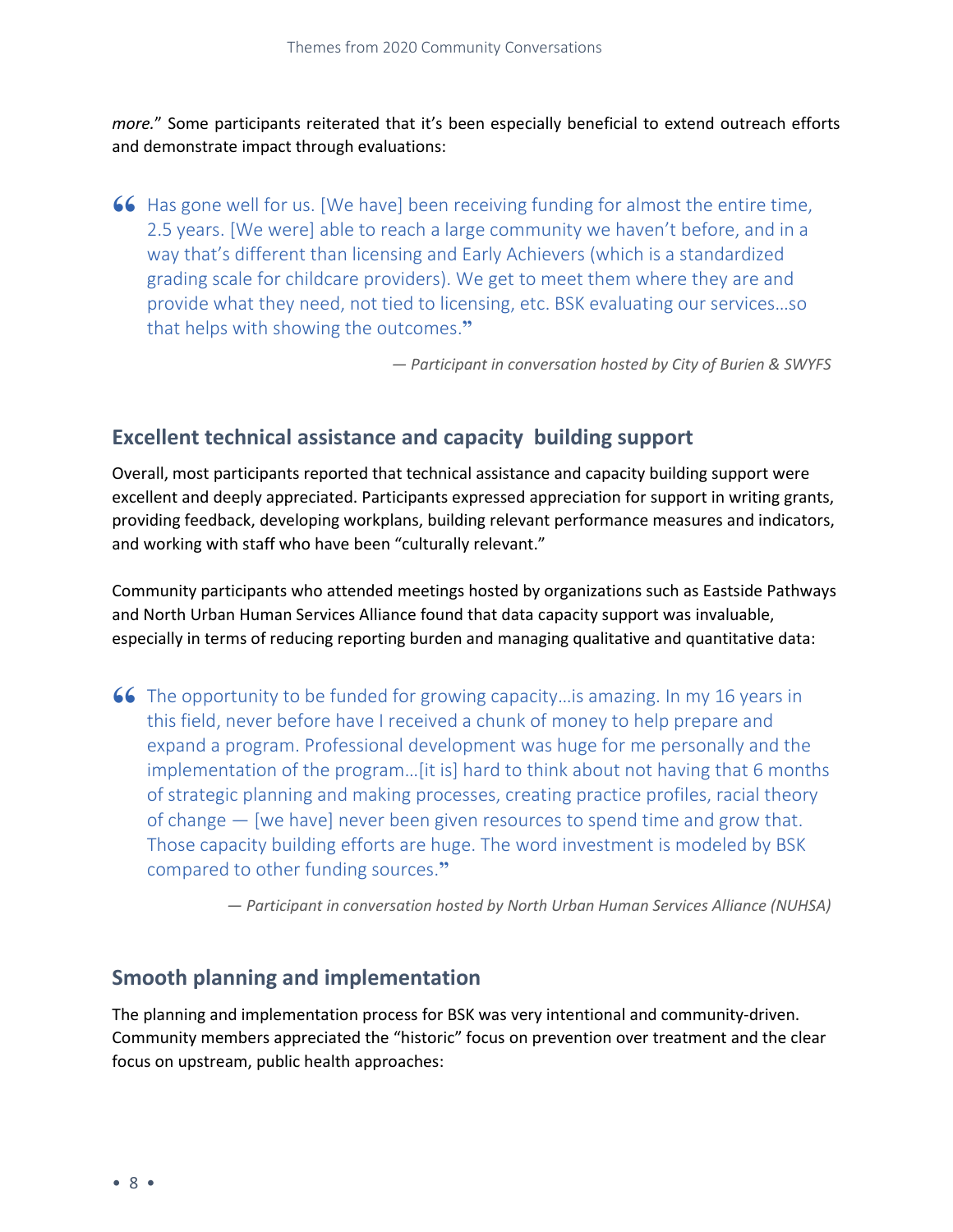**66** Thoughtful approach to which projects are taken on. Thoughtful planning into what SBHC services would be offered and where services would take place.**"**

*— Participant in conversation hosted by Eastside Pathways* 

**66** We initially did not have upstream services [before BSK]. BSK invests in hundreds of community-based organizations. BSK has shifted who is funded and who has access to funding.**"**

*— Participant in conversation hosted by YDEKC* 

#### **Flexibility and adaptability of funding**

People appreciated flexibility to pivot, especially during times of COVID-19. Participants appreciated the ability to be flexible and adaptable with funding and respond to unmet needs, and during COVID-19. Participants reported that they were able to add more families and community partners by being "*nimble during COVID*." Without support from BSK, many community members felt like they would have struggled to adapt to the difficulties created by the COVID-19 pandemic:

**66** Our ability to do things like the evaluation has allowed us to get more funding, [and] leveraged our knowledge. [We] could not do that before — did not have the capacity to do evaluation prior. I just want to say thank you. We would not be doing what we are doing, pivot and create new programs [in response to the COVID pandemic], reach people where they need to be reached, without the [BSK] support.**"**

*— Participant in conversation hosted by Snoqualmie Valley Community Network* 

Community members also highly appreciated the multi-year funding structure across strategies which fostered sustainability and created a meaningful impact:

#### **66** [We] appreciate that there are several buckets and investment strategies and that there is enough money in each investment to make a meaningful level [impact].**"**

*— Participant in conversation hosted by Community Network Council* 

#### **Clear focus on racial equity and support for communities of color**

The community conversations were comprised of different community members from varying racial and ethnic backgrounds, but we consistently heard that BSK made "*clear and intentional efforts to*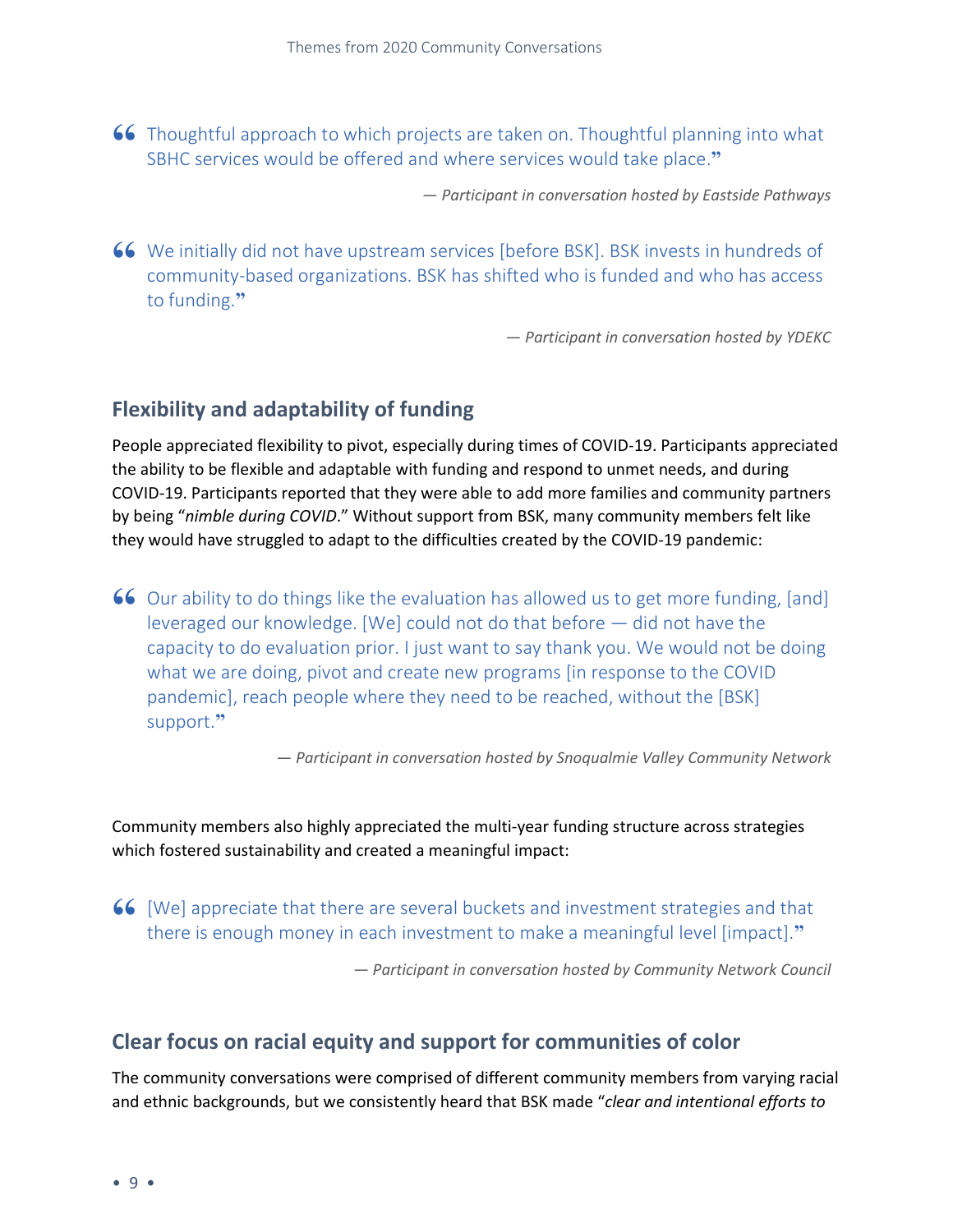*support communities of color*." As one community member from the TIRP strategy partnership mentioned:

**46** The initiative allowed us to have intentional conversations around race and racial/trauma and how to do that in a cross-race dynamic (even for me as a White person).**"**

*— Participant in conversation hosted by The Village (Trauma-Infomed and Restorative Practices)* 

Even as the COVID-19 pandemic started taking a toll on grantees' ability to continue programming, community members from organizations like Eastside Pathways mentioned that BSK staff were "*flexible and understanding*" and "*went above and beyond to make sure the funds would be used to support the youth as intended*." A participant in a conversation hosted by Eastside Pathways had specifically received a BSK grant to enable "*Brown & Black students [to] engage with [their] identities and feel safe and valued at school*."

Overall, community members also felt ownership and a sense of gratitude to be able to push for equity within their own programs:

**66** We were able to make equity known, make it exist, and make it a constitution... The schools saw us show grit and make progress…from personal experience, school admins have been grateful for the partnership and there have been sustainable, real changes in the schools — and, without BSK partnership, they wouldn't have been able to accomplish that. Can't wait for the levy to be reapproved because we can see the changes; youth now have hope for the future and see leaders stand up for them. With these programs, youth can pause and make decisions that will benefit them.**"**

<span id="page-11-0"></span>*— Participant in conversation hosted by The Village (Trauma-Infomed and Restorative Practices)*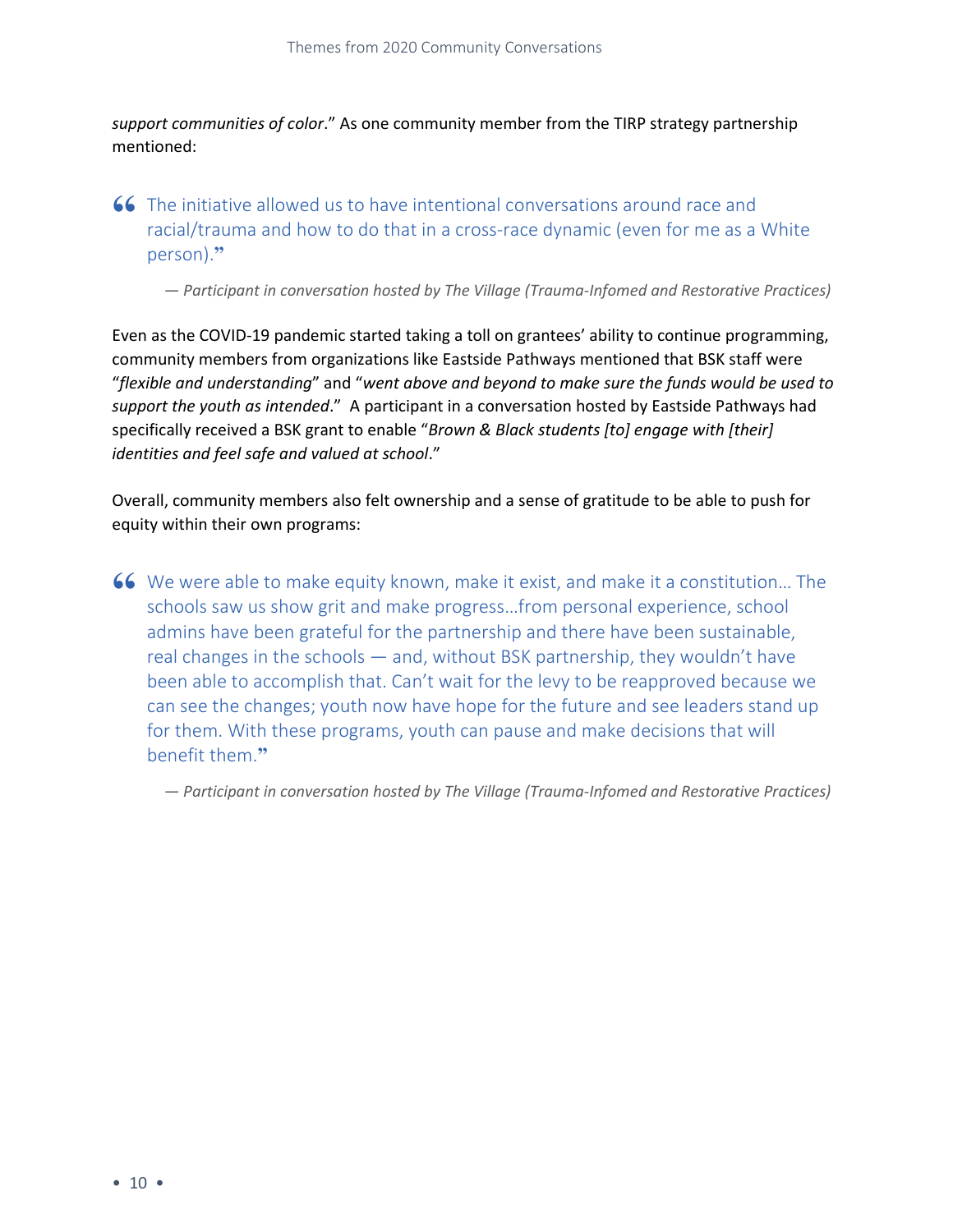## What could be improved?

#### **Limited awareness of Best Starts for Kids**

Even though some community members did express appreciation for the blog and other communication materials, community members felt there was limited awareness of BSK in the public domain overall, and many participants lamented the lack of internal and external communication around provision of services and availability of resources:

**66** Community providers on here [community conversations] who have never heard about BSK tell you a lot about the challenges BSK faces. I also have never heard about BSK. I often do referrals to other community-based organizations, but I don't know which ones are funded by BSK.**"**

*— Participant in conversation hosted by Auburn Family Providers* 

**66** [I] feel that the people on the ground (e.g., educators) don't know enough about BSK. It's important they know about available resources, so they can connect students and families to services. They need to be the ones invited to the meetings.**"**

*— Participant in conversation hosted by Eastside Pathways* 

#### **Lack of relevance, consistency, and coordination in reporting**

Overall reporting was frequently described as a cumbersome and challenging process for grantees. While grantees appreciated the need to track and monitor impact, these organizations also spent a significant amount of time and resources on reporting, which could have been dedicated to serving children and families. This was even more difficult for organizations that received multiple grants, because it was often difficult to keep track of each grant and the various reporting requirements.

Additionally, some community members felt that evaluation questions or performance metrics were not always relevant to their work:

**66** Sometimes, the evaluation questions don't quite apply to us. Evaluation can be overly academic, [and] not fit with community-centered work. Evaluation should be co-designed by community and community partners…[the] evaluation strategy was not set up initially, so we didn't collect [data] from the outset. Started rolling before systems were fully set up.**"**

*— Participant in conversation hosted by The Village (Trauma-Informed and Restorative Practices)*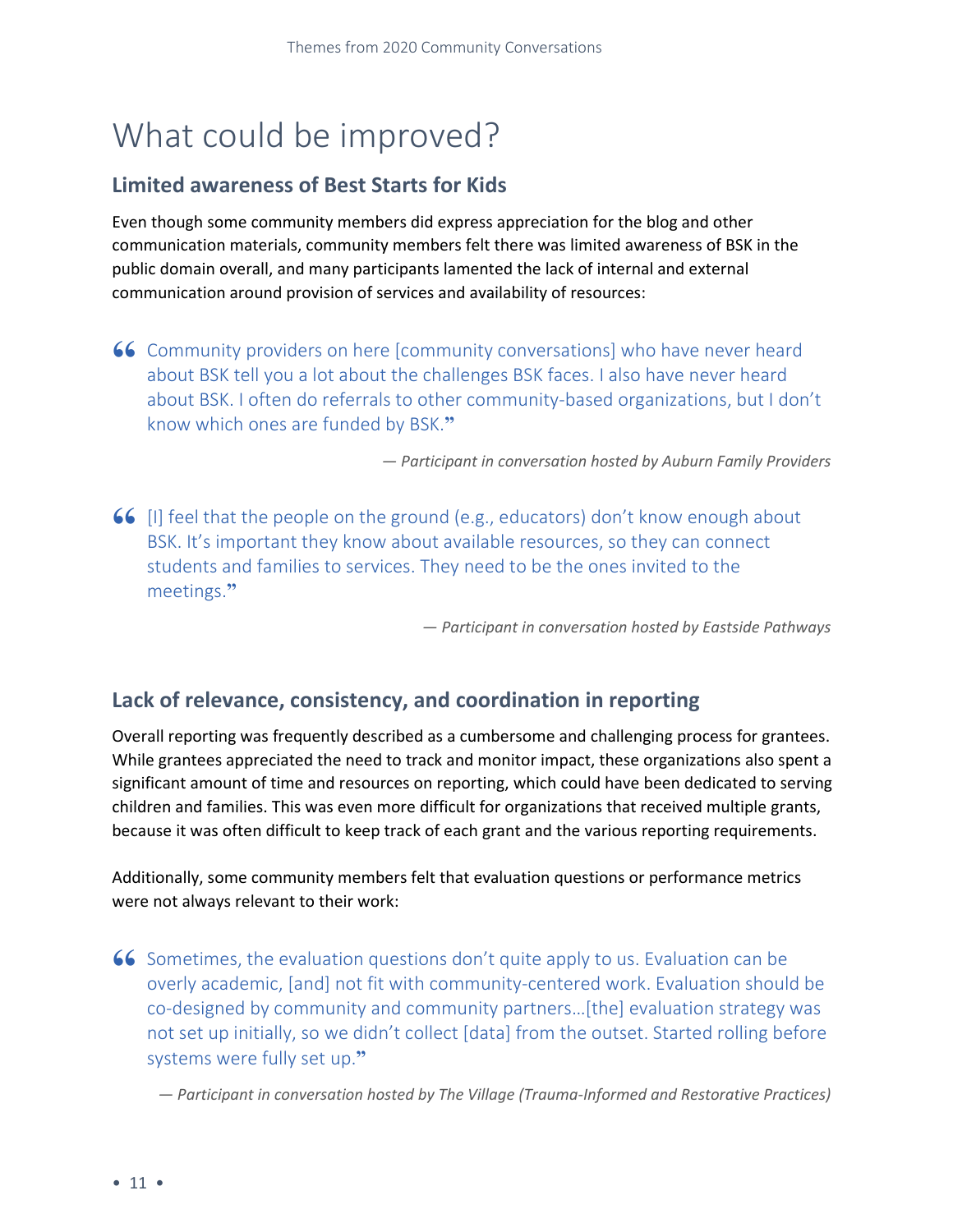With overlapping programs such as Trauma-Informed and Restorative Practices and Stopping the School-to-Prison Pipeline, some participants faced challenges in duplicative work and the lack of coordination in reporting. Participants preferred to have coordination and consistency between related program areas:

**66** Consistency would be helpful — evaluation, reporting, etc. especially when programming areas are related, like TIRP and Stopping School to Prison Pipeline. Small orgs don't have the ability to do this in multiple ways. Government could create [a] better, systemic approach.**"**

*— Participant in conversation hosted by Community Network Council* 

Finally, a few organizations such as the North Urban Human Services Alliance mentioned that there were also internal communication challenges within BSK, with many different points of contact for different reporting requirements and a lack of consistency and coordination in communicating with external partners:

**66** Even to this day, I have too many different point people within BSK communication becoming confusing and with challenges. There are people contacting me through Public Health, but its BSK related. Challenging especially if there was a transition.**"**

*— Participant in conversation hosted by NUHSA* 

#### **Difficulties in working with partners (i.e. schools)**

Some organizations had a difficult relationship with school districts and found the bureaucracy and approval process challenging to navigate. Multiple community members expressed a need for more intentional collaboration and partnership with schools:

**66** There is a need for coordination in partnerships in schools — this is an area that needs to [be] funded. A person who is in the role of coordinating all of the partnerships in the school similar to community navigator — identify what is the need of the families, how can we meet the needs, ensure CBOs in the schools are coordinating and not working in silos.**"**

*— Participant in conversation hosted by YDEKC*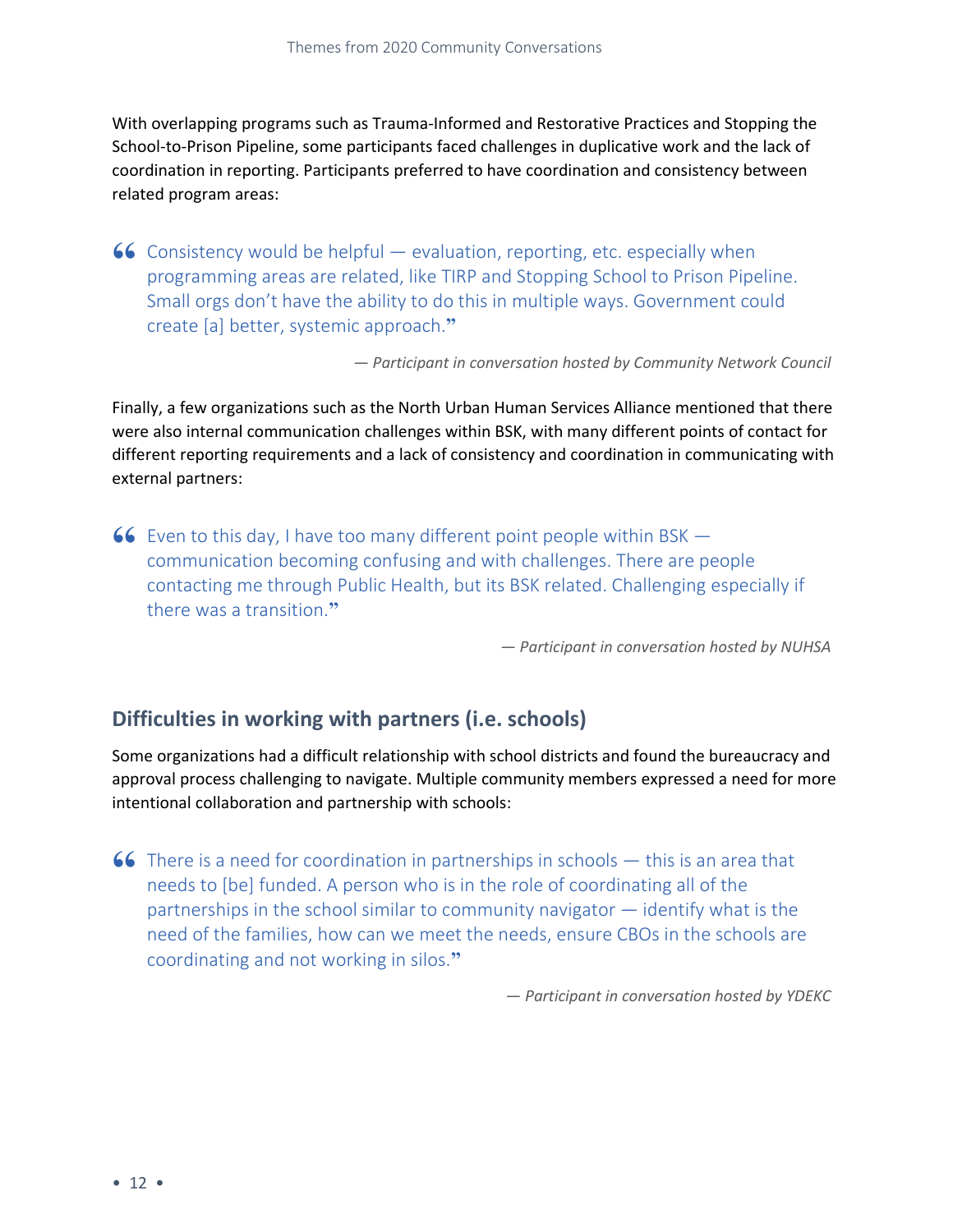#### **Difficulties in adapting programs during COVID-19**

While many participants described innovative adaptations that met the needs of community members during the COVID-19 pandemic, several also reported that they struggled to shift programs online.

**66** [It is] challenging to transition to online services. We are not seeing the same kids anymore. At first, the rural kids who were at the physical centers were attending virtual meetings, but not anymore. We get a wide swath of youth from all over [the] state, including ones who have moved, from all over Western WA. We are not serving the specific locale, and not building community connection because it's unsafe (COVID) and impossible anyway. But, the virtual offering is more accessible for those under 18 who cannot leave their homes. They can use online chat (typing) rather than video conferencing, so others in their household don't hear them.**"**

*— Participant in conversation hosted by Auburn Family Providers* 

Family members have also been hesitant to adopt technology, and some opted not to take BSKprovided tablets out of fear of damaging them, according to Vietnamese Family Autism Advisory Board.

#### **Administrative challenges**

In addition to reporting challenges, many community members named other administrative challenges, including meetings without advance notice and inadequate feedback during the grant application process. When organizations did receive feedback after not being chosen for funding, some felt the feedback was overly generic and organizations were left wondering whether the process centered equity in a community-driven manner. Others felt that the requests for proposals (RFPs) did not always meet their needs and the process for applying for a grant was challenging:

**66** RFPs seemed to be prescriptive — hyper-defined. Organizations' work does not necessarily show up that way. This was a barrier — trying to figure out where [the] program fit into [the] funding proposal. Process for applying to a grant — a challenge to keep up with the changing process. Ensure that in the future there is clear communication about how to apply.**"**

*— Participant in conversation hosted by YDEKC* 

However, there was a broader recognition that some of these challenges can be expected during the initial years of a new initiative. As one grantee from the Trauma-Informed and Restorative Practices strategy mentioned, there are "*growing pains in the first 3-5 years — that's true with any organization*."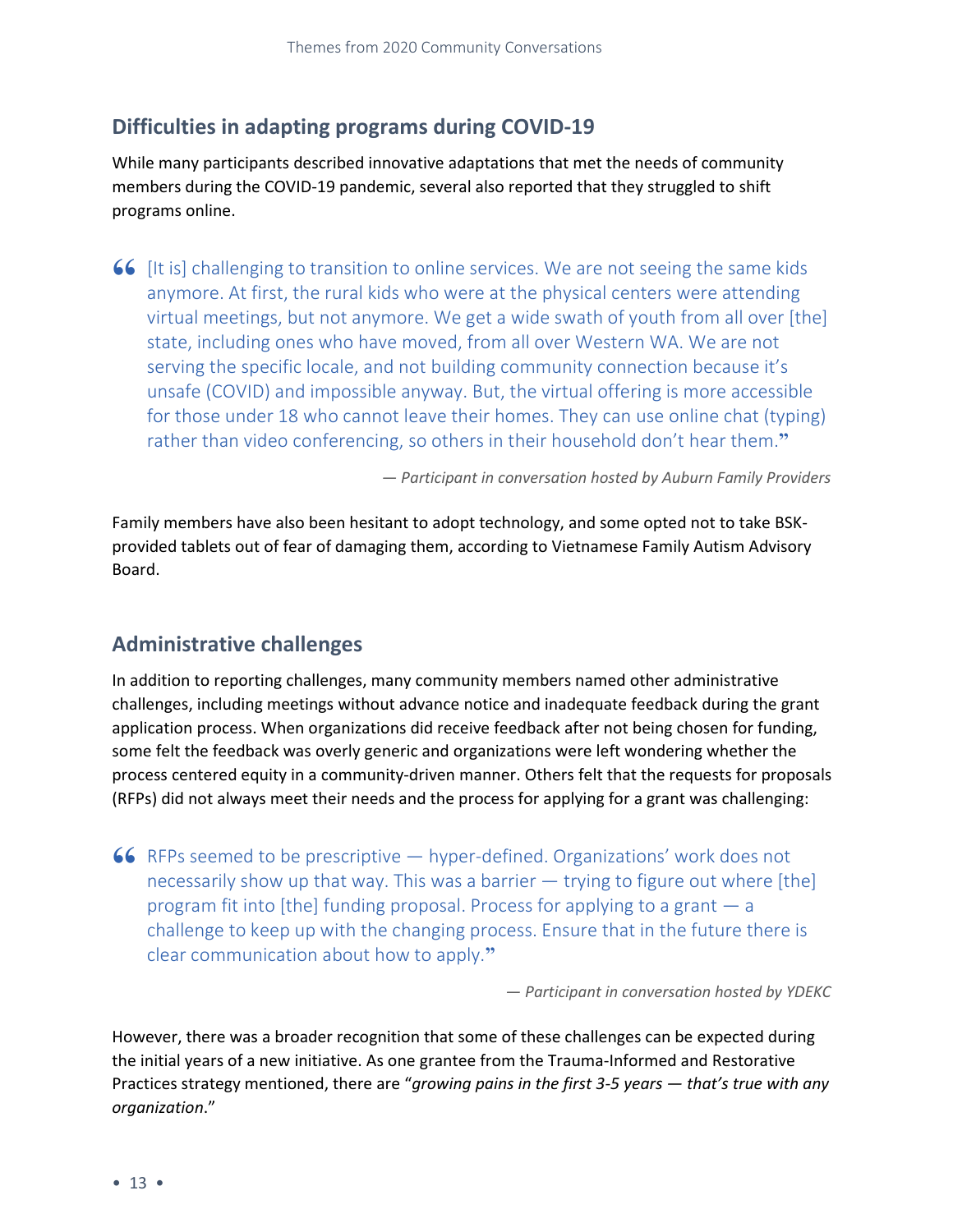#### **Organizational staffing challenges**

Staff transitions have been a major challenge for organizations, even before the COVID-19 pandemic. As one organization mentioned:

**66** Staff transitions [were] a challenge. AmeriCorps members have only 10-month stints. Sometimes, an entire team transitions out.**"**

*— Participant in conversation hosted by Auburn Family Providers* 

With COVID-19, staff welfare and transitions have become even more pressing:

**66** The transition with COVID was really complicated. The transitions made it hard. Because [there were] lots of changes in staff. Chains of communication dropped. How do you move forward when [in-person school] cannot exist any longer? More nimbleness needed moving forward.**"**

*— Participant in conversation hosted by Eastside Pathways* 

#### **Barriers to accessing services**

Community members predominantly identified accessibility and stigma as the primary barriers to accessing services. Accessibility was a concern for parents of school-aged children in remote areas. These accessibility concerns were further compounded by the COVID-19 pandemic. As one grantee mentioned:

**66** Families are moving into more rural areas to seek affordable housing, but then experiencing barriers related to transportation — increased barriers to accessing resources. Impact of cost of living — impact of pandemic — we may see a greater shift in where people are living, and where services are living.**"**

*—Participant in conversation hosted by Greater Maple Valley Community Center*

Community members also mentioned stigma as a barrier to accessing services such as counseling: a community member from Snoqualmie Valley Community Network reported that "*families will refuse services due to stigma, and request only basic needs such as money or internet connection*." Parents and families, especially multicultural families, often did not recognize they were in a crisis, and lacked access to resources as a result. As one community member said, "*we need to find ways to get past the stigma associated with support*."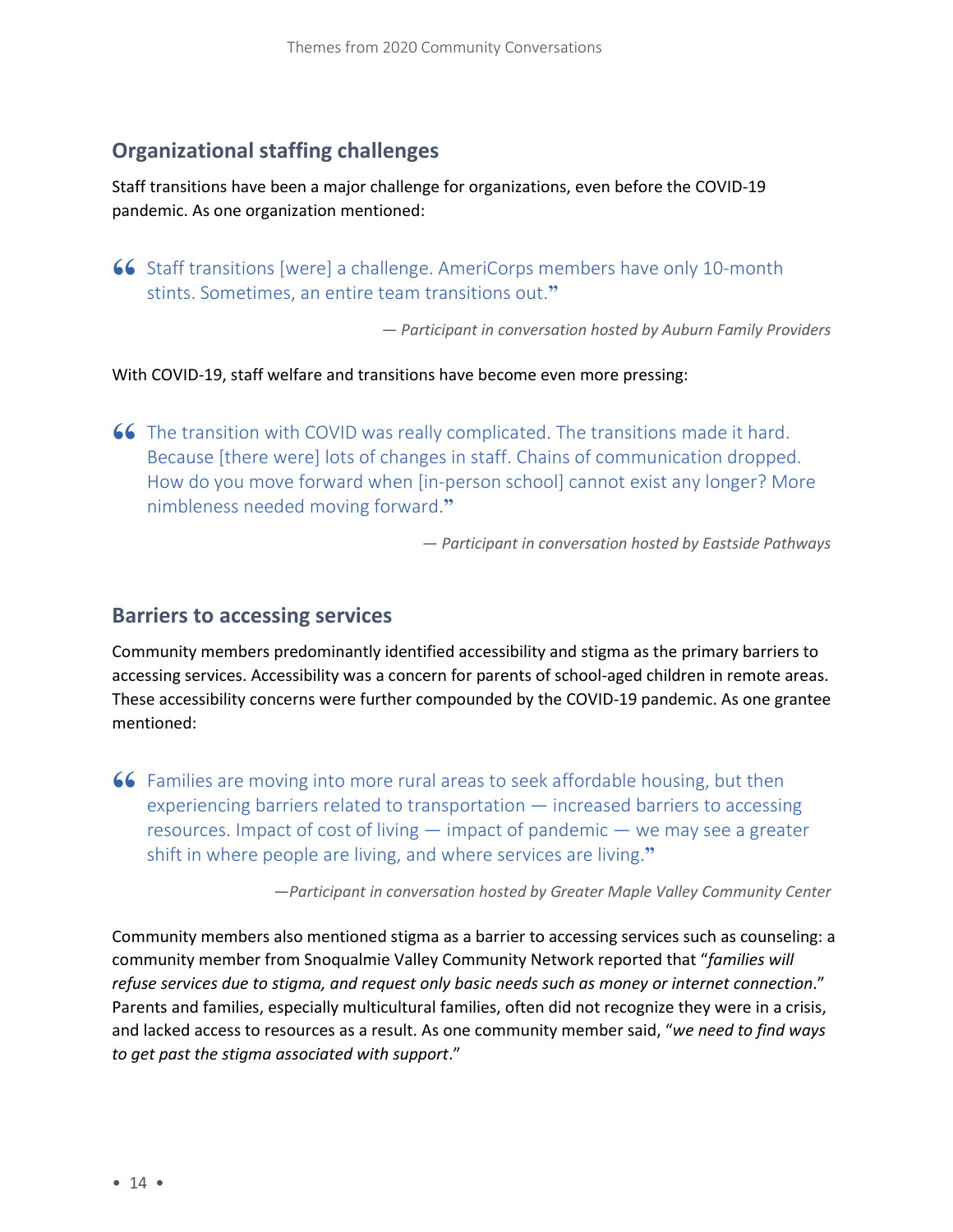#### **Funding challenges for long-term systems change**

While community members strongly expressed appreciation for a multi-year funding structure and focus on sustainability in the grant making process, there was also some concern that larger organizations or organizations focusing on north King County did not get funding:

**66** Shoreline School District had applied for three different RFPs, but didn't get funding. They did get technical support that was helpful. Feedback from BSK was always that the need wasn't strong in that geographic area. We know that not to be true.**"**

*— Participant in conversation hosted by NUHSA* 

In general, there was a desire for more funding in order to enact long-term systems change: as one community member mentioned:

**66** There's a great deal of need and we need to make sure that it's addressed to the extent we can. My pitch at this point is that it's not enough.**"**

*— Participant in conversation hosted by City of Burien & SWYFS* 

Community members also felt there should be fewer restrictions about how funds can be used, especially given the inequities exposed by the COVID-19 pandemic. Some community members felt that they couldn't achieve depth in certain areas due to a lack of funding, which made it difficult to focus on policy, system, and environmental changes.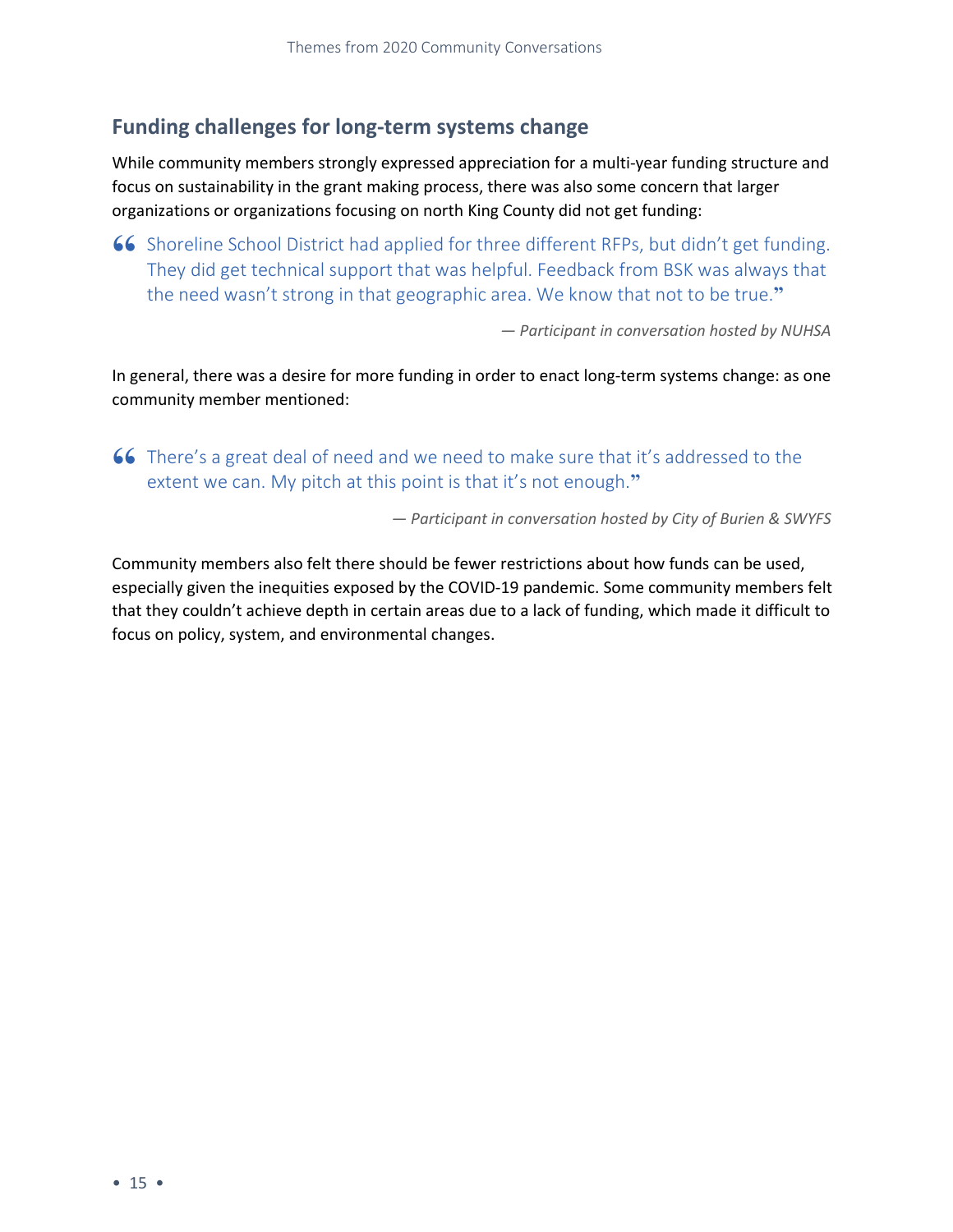## <span id="page-17-0"></span>What recommendations should be considered for BSK 2.0?

#### **Provide continuity for impactful programs**

Many participants stressed the importance of Best Starts for Kids funding to continue, so that programs having a positive impact on children and families could continue to provide services that they felt would not have been possible without Best Starts. Many also wanted the opportunity to build on and expand their work based on the investment into program development and relationshipbuilding that Best Starts had provided, and expressed hope that the size of the levy would grow to help meet even more community needs. Some participants advocated for a simpler process for organizations seeking to continue their Best Starts funding, suggesting a simpler renewal process rather than a full reapplication, using the same application questions, and extending to five-year contracts.

**66** We know the best practices over the last two years. We've dealt with successes, systematic barriers, challenges, and we know what it takes to undo the things that have taken place over centuries. We've done it slowly over two years. Let's support the leadership that is already in place.**"**

*—Participant in conversation hosted by The Village (Trauma Informed and Restorative Practices)* 

#### **Provide flexible funding**

As noted above, many participants were highly appreciative of the flexibility that Best Starts allowed them in responding to COVID-19, and they requested ongoing flexibility to meet the most urgent needs of their clients and community members. As one participant said:

**66** Allow more flexibility with funding as we come to grips with the economic realities of the families we're serving… It's critical to maintain the programs and infrastructure that we have and make sure it can survive COVID and economic challenges.**"**

*—Participant in conversation hosted by City of Burien & SWYFS* 

Some participants suggested setting aside funds specifically to respond to community-defined urgent needs, so that unanticipated or time-sensitive needs could be addressed.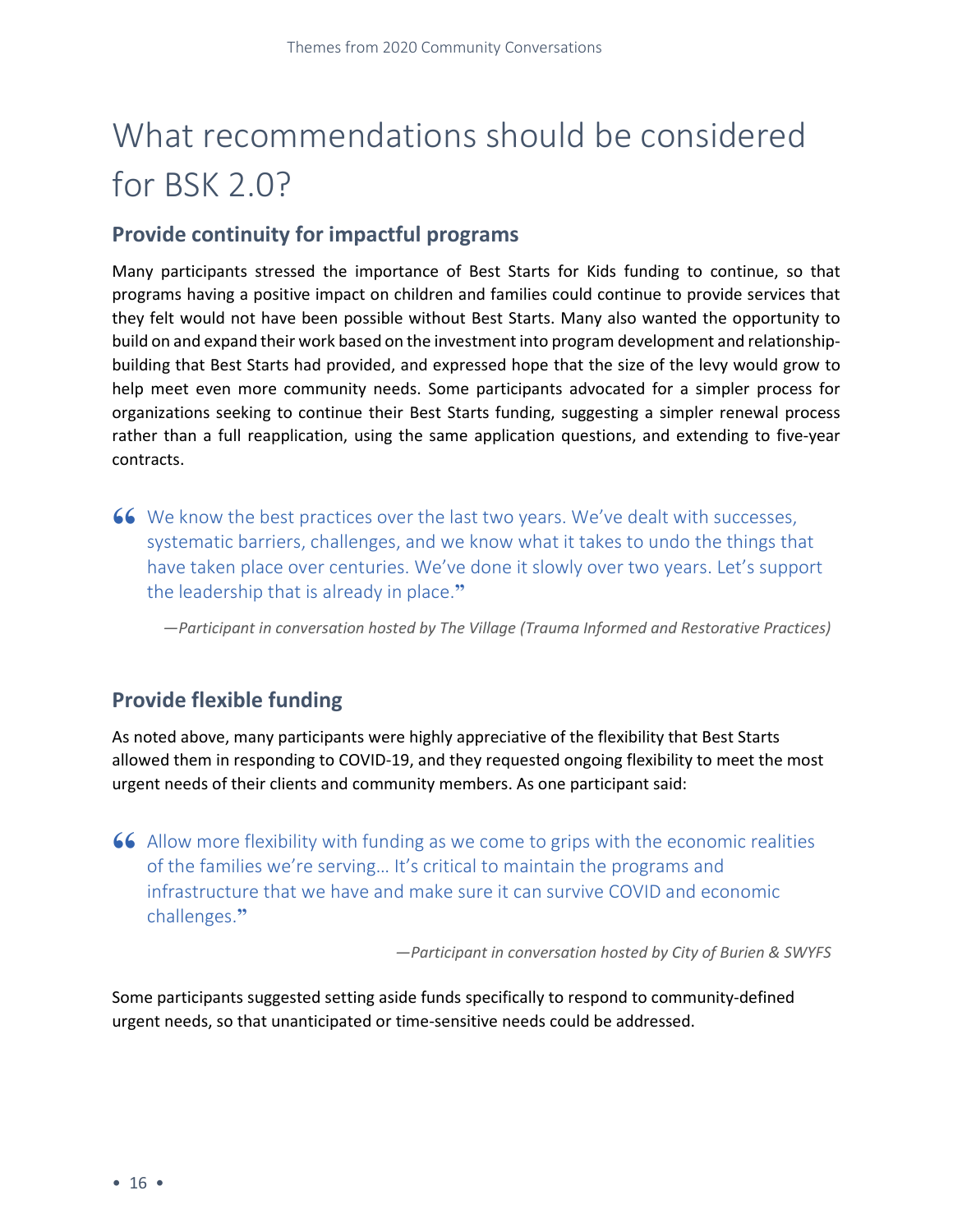#### **Consider expanding "Sustain the Gain" and adding more mental and behavioral health support**

Many participants shared suggestions about what Best Starts for Kids should fund if it is renewed. As noted above, many hoped that current programming could be continued or scaled up. The two most frequently mentioned suggestions were expanding funding for "Sustain the Gain" and mental/behavioral health. In addition to mental and behavioral health services, work to destigmatize these topics and suicide prevention training for youth programs were also suggested.

**46** Best Starts funding is the only source of youth development funding outside of Seattle. It's really important, if possible, to increase the portion of the levy that goes to the 5-18 range because it's really difficult to find funding for that age group and it's critical, especially in South King County where cities don't have the capacity offer a lot of funding for the County to step in and fill that role.**"**

*— Participant in conversation hosted by City of Burien & SWYFS*

Participants also acknowledged additional needs, including those stemming from the impact of COVID-19. Some advocated for addressing the social and emotional needs of families, and especially young children, who are experiencing isolation. Many mentioned dramatically increased needs for basic resources, especially food, housing, and childcare, and more specifically concern about how the expiration of the eviction moratorium will impact clients. Finally, technology and crossing the digital divide came up frequently as an emerging need for further funding both for organizations internally and for communities they serve.

Overall, participants appreciated the strengths-based, upstream framework Best Starts developed and felt it should be continued and deepened going forward.

#### **Continue to expand funding to reach all areas of King County**

Some participants also expressed a desire for further investment in certain geographic areas of King County, including rural and unincorporated areas and the North and East regions of King County. Particulaly in conversations hosted by East and especially North King County organizations, participants felt that because their overall rates of poverty are low, there are fewer resources available, which makes it harder for the people that do experience poverty and hardship to access support. As one participant put it:

#### **66** BSK needs to focus on North King County more and make sure that we are integrally working across partnerships.**"**

*— Participant in conversation hosted by North Urban Human Services Alliance*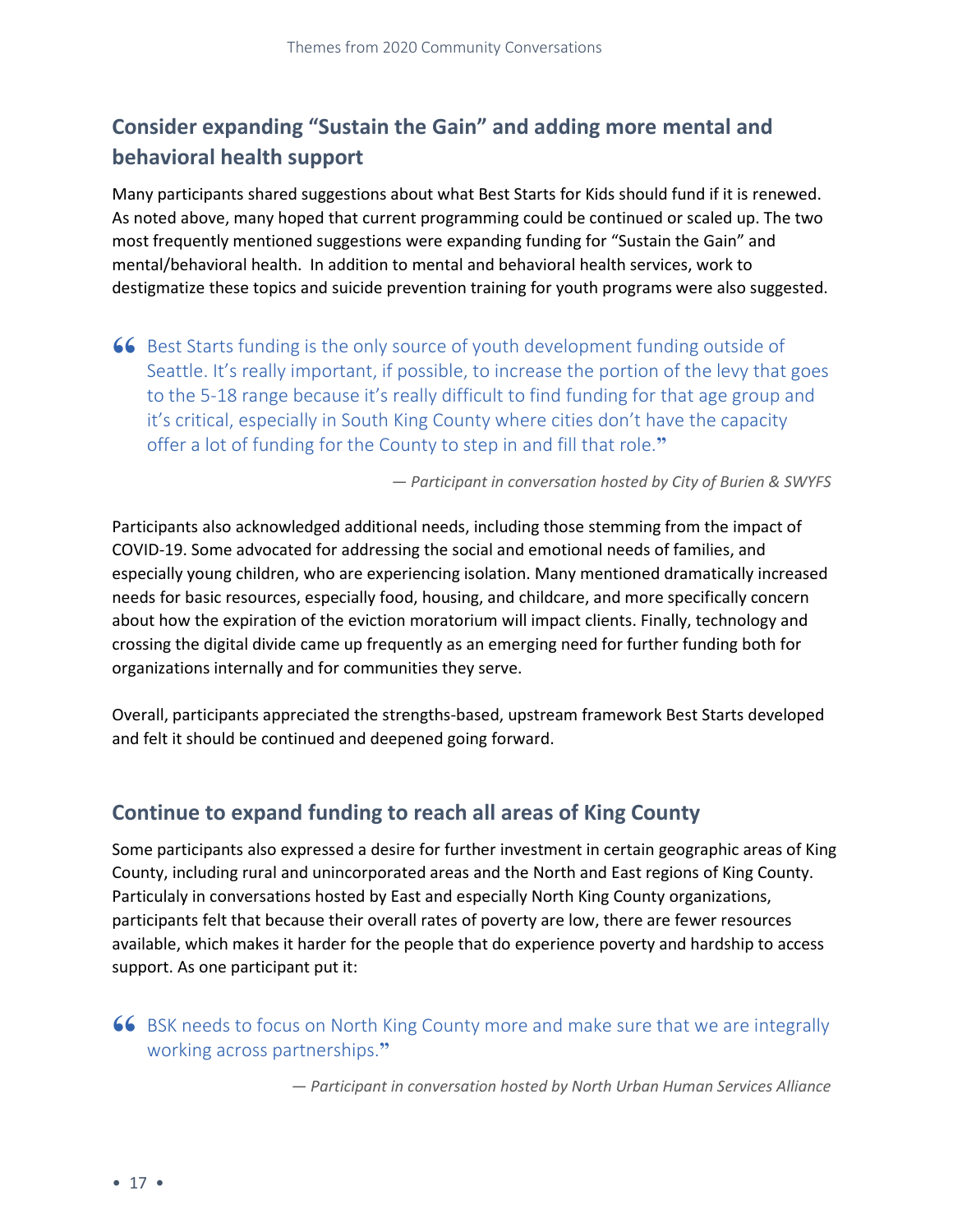#### **Focus on deepening partnerships**

Partners appreciated the opportunities to connect with and learn from each other and suggested additional ways this could be built into Best Starts in the future. Ideas included cross-sector convenings; smaller regional convenings; partnering more with businesses; and partnering more with libraries. As noted above, partnering with schools and school districts has been a particular challenge and some participants requested more help from Best Starts in encouraging and navigating work with schools:

**66** BSK as a funder can play a role of helping build stronger partnerships between school districts and community-based organization… There is a need for coordination in partnerships in schools. This is an area that needs to funded.**"**

*— Participant in conversation hosted by YDEKC* 

One participant also suggested ensuring that funding is coordinated across King County levies, including the Veterans, Seniors and Human Services Levy and the MIDD Behavioral Health Sales Tax. Some participants also spoke to the need to strengthen networks among service providers, so that referrals can be made effectively, connecting families to relevant and accessible services in a timely manner. Providing resources in various languages was highlighted as an unmet need.

Participants also suggested ways that Best Starts' partnerships with community could be deepened, including adding new advisory board members and incorporating parents and young people in decision-making, such as funding decisions. Supporting youth leadership came up in a range of contexts.

#### **Improve external communications**

Many participants felt that Best Starts should invest further in communication efforts. Broadly, there was a concern that community members were not aware of Best Starts for Kids — in fact, a few participants were community members who received services funded by Best Starts, but they were just learning about the initiative for the first time. More specifically, participants named elected officials, journalists, and school districts as audiences they hoped would be more aware of Best Starts. They also felt there were great opportunities to collaboratively communicate the impact that Best Starts' partners are having, and some were very eager to share these stories more widely.

**66** King County and BSK really stepped up during the pandemic, but I don't think people are seeing how… In the early days of the pandemic it was really scary as a nonprofit, and BSK stepped up early and strong. People in the county need to hear about that.**"**

*— Participant in conversation hosted by NUHSA*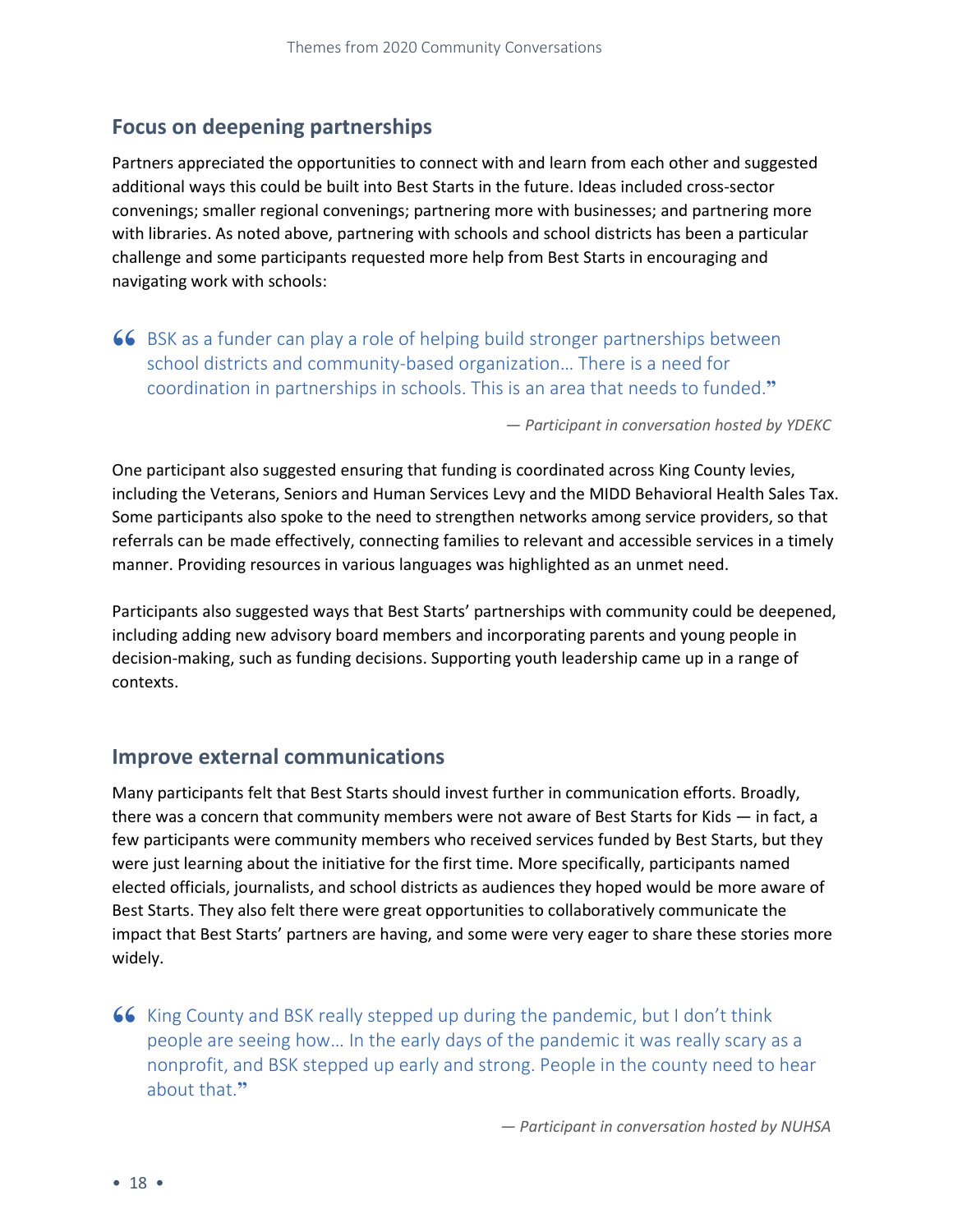#### **Continue providing capacity building and working to streamline reporting and other administrative tasks**

Many participants expressed understanding of the need for and value of reporting, and they urged Best Starts to continue our work to streamline reporting requirements and minimize administrative burdens. This need was especially noted for small organizations and those with multiple contracts. Several mentioned the importance of Best Starts tracking population-level change and program outcomes. Some participants asked for continued capacity building to help small organizations expand their ability to collect and use data to show impact, while others stressed the importance of qualitative data and valuing aspects of work that are not reflected in performance measures. Some also felt that their performance measures could be more relevant and would like a greater voice in choosing them. As one participant said:

#### **66** Good job trying to streamline reporting. I value the importance of data collected, but sometimes the amount of reporting can be challenging.**"**

*— Participant in conversation hosted by NUHSA* 

Participants also felt that capacity building was essential, especially for smaller, newer, and grassroots organizations. Specific capacity building needs that were mentioned included leadership development, data collection and use, fundraising, budgeting, participatory program design and engagement, partnership development, marketing, and equity. Many suggested improvements, such as making capacity building available earlier in the process and more proactively and visually communicating what services are available.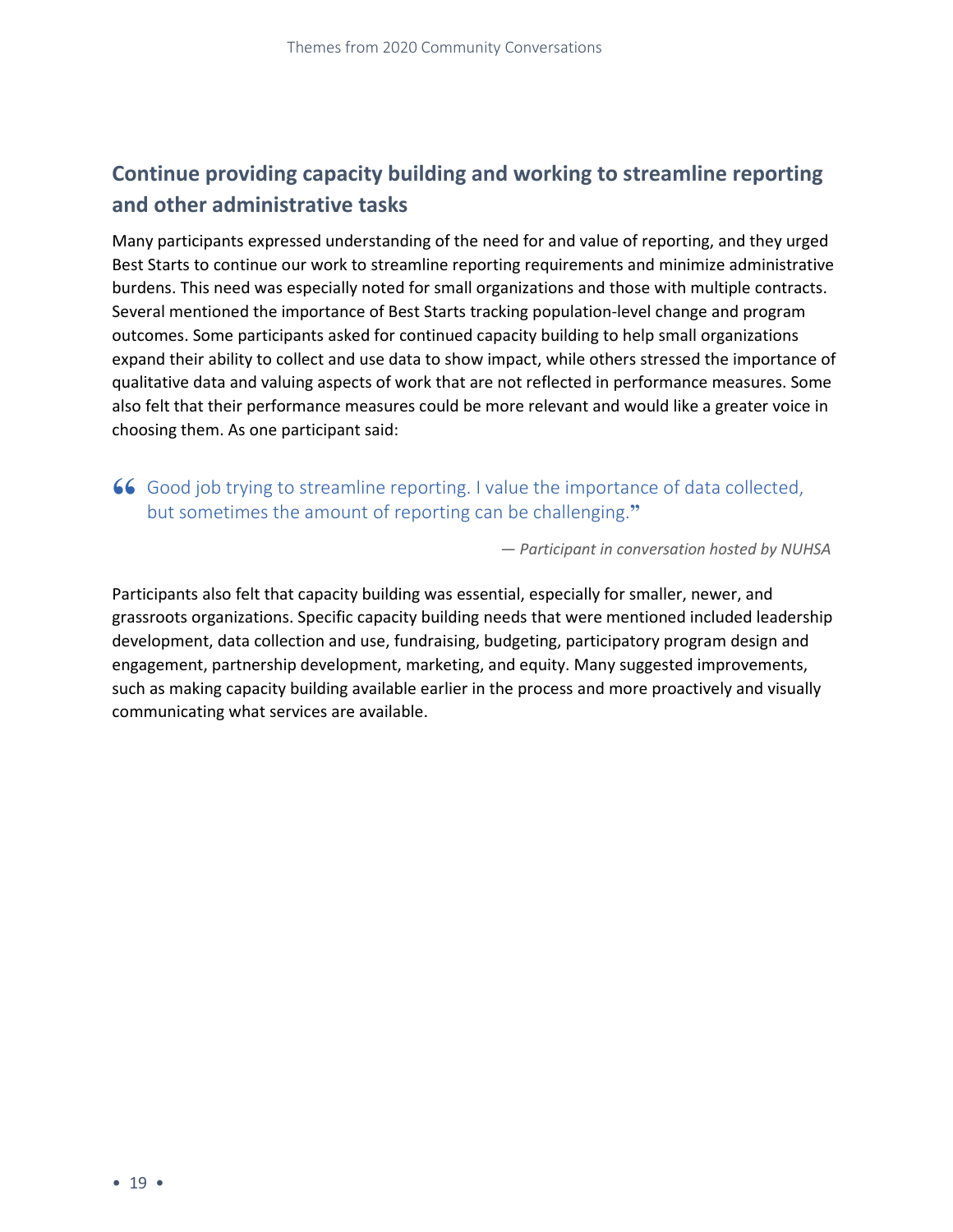#### <span id="page-21-0"></span>**APPENDIX A: Detailed Methodology**

Each notetaker submitted transcripts to the analysis team, which were promptly uploaded to Dedoose. Two evaluators uploaded all 43 transcripts into Dedoose, read each of the transcripts, and adopted a thematic analysis approach to review the data. Both evaluators individually scanned each of the conversations to see what themes/concepts emerged, established a coding scheme after a first read of the transcripts, and continuously revised and iterated the codebook as required. Wherever possible, the coding framework followed the overall purpose and structure of the community conversation: successes, challenges, and desired modifications for BSK 2.0.

Both evaluators independently reviewed the transcripts and held review meetings to discuss initial themes arising from the coding framework. They also analyzed the data by descriptors and code cooccurrence in Dedoose in order to examine if particular regions or subgroups had any unique findings. In order to avoid losing any data, we used the successes, challenges, and modifications structure as a guiding framework, but also included other rich themes that emerged organically from the data. We integrated these emergent areas of inquiry with a summary of recommendations and opportunities moving forward.